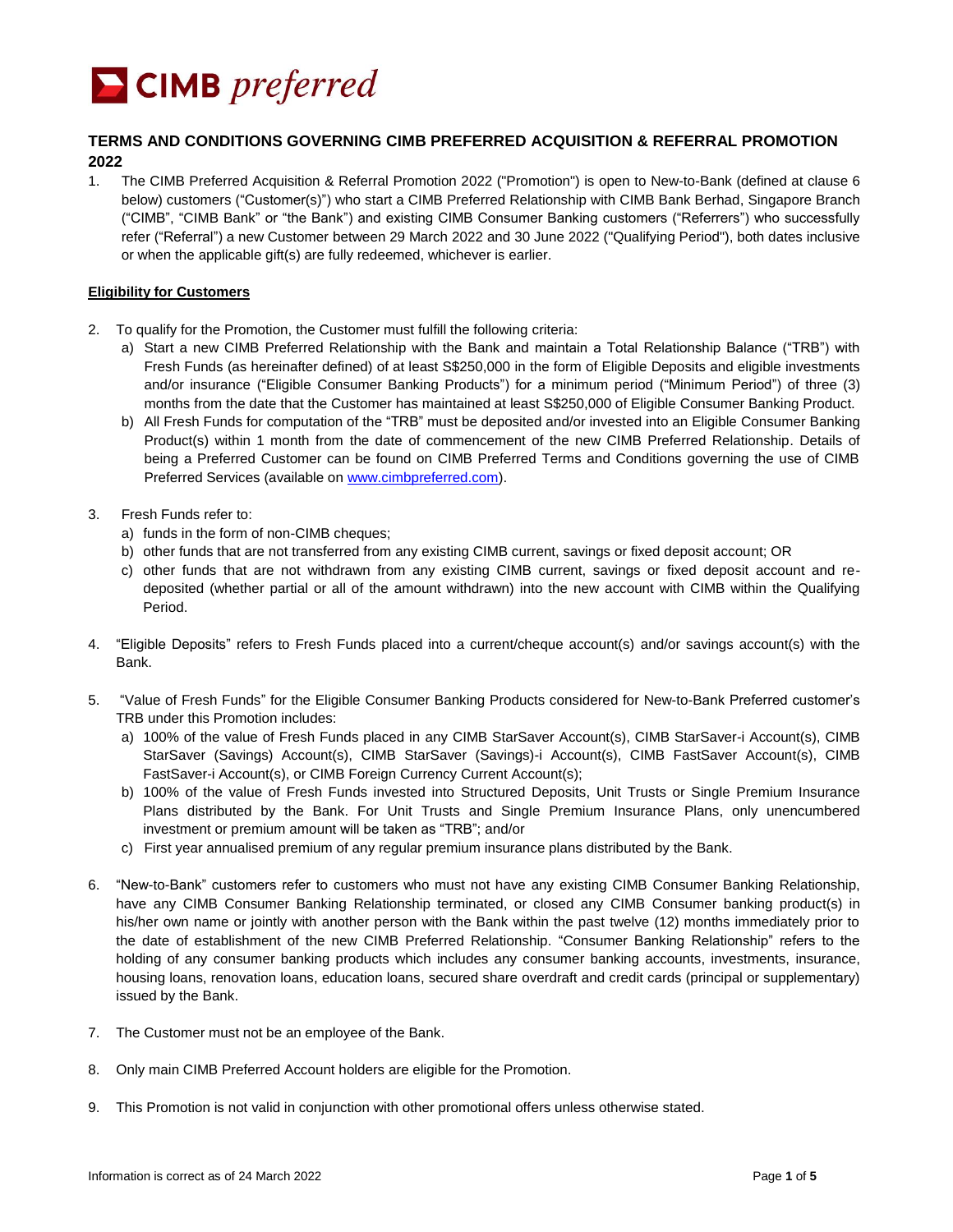

#### **Eligibility for Referrers**

- 10. Referrers refer to existing Consumer Banking customers who hold any Consumer Banking Products with CIMB Bank.
- 11. Consumer Banking Products include any Consumer Banking accounts, investment, insurance, housing loans, renovation loans, education loans, secured share overdraft and credit cards (principal or supplementary) issued by the Bank.
- 12. Subject to other terms herein, for the Referrer to qualify for this Promotion, the Referrer must refer a new Customer to the Bank and such Customer must fulfil the criteria in clause 2 above in order to be deemed as a successful Referral.
- 13. There is no limit to the number of Referrals and/or Customers that can be referred by the Referrer during the Qualifying Period. However, the referral of each Customer shall be considered as only one (1) Referral regardless of the number of new CIMB Preferred Accounts opened by the same Customer.
- 14. By participating in this Promotion, the Referrer:
	- (a) undertakes to comply with the Personal Data Protection Act 2012 and all subsidiary legislation related thereto (the "**Act**") and shall assist CIMB Bank to comply with the Act;
	- (b) warrants that he/she has obtained the appropriate consent under the Act from the Customer to permit him/her to disclose the Customer's personal data to CIMB Bank for the purposes of the Promotion and for CIMB Bank to contact the Customer for the purposes of the Promotion using the contact details provided by the Referrer to CIMB Bank;
	- (c) warrants that he/she has obtained consent under the Act from the Customer to permit CIMB Bank and its related corporations (in Singapore and/or elsewhere) and such other third party to collect, use, disclose and/or process the Customer's personal data for the purpose of the Promotion and/or any other purposes related thereto;
	- (d) warrants that, to the best of his/her knowledge, the Customer's personal data that he/she is disclosing to CIMB Bank is accurate. The Referrer shall give CIMB Bank notice in writing as soon as reasonably practicable if he/she is aware that any such personal data has been updated and/or changed after such disclosure;
	- (e) undertakes to inform CIMB Bank as soon as reasonably practicable if he/she is aware that the Customer has withdrawn such consent as set out in sub-paragraphs (b) and (c) above;
	- (f) consents to CIMB Bank disclosing the Referrer's name to the Customer for the purposes of the Promotion and/or any other purposes related thereto;
	- (g) confirms that he/she has read and agrees (and procures that the Customer has read and agrees) to be bound by the terms and conditions governing CIMB Preferred Acquisition & Referral Programme 2022.

Similarly, by participating in this Promotion, the Customer agrees to comply with the Act and the above provisions in this clause (as amended accordingly to apply to the Customer). In particular, the Customer warrants that he/she has obtained the appropriate consent under the Act from the Referrer to permit him/her to disclose the Referrer's personal data to CIMB Bank for the purposes of the Promotion.

- 14. The Referrers cannot refer themselves for this Promotion. The Referrer must not be the joint account holder of the CIMB Preferred Account with the Customer.
- 15. CIMB Bank reserves the right to determine the eligibility of a Referral for the purposes of this Promotion in its sole and absolute discretion without the need to provide any reasons whatsoever.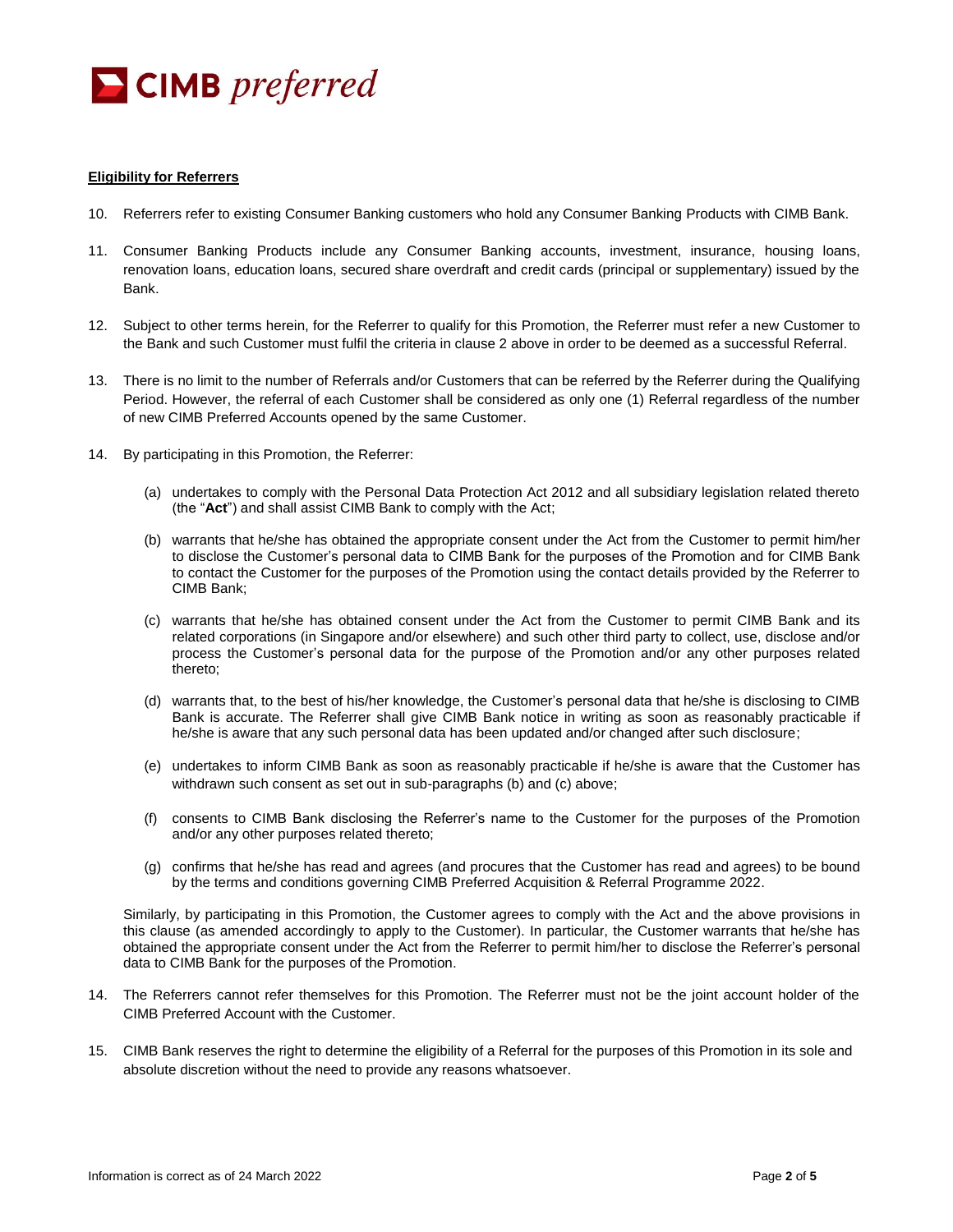

16. The Customer must indicate the following details and this Promotion code <**PRF22**> with **Last 4 characters of NRIC/Passport Number** at the point of account opening:

a)Referrer's Full Name under 'Referrer's Full Name (as per NRIC/Passport)'

b)Referrer's Last 4 Characters of NRIC/Passport number under 'NRIC/Passport No. (Last 4 Characters)'

Referrer's Full Name (as per NRIC/Passport): NRIC/Passport No (Last 4 characters)

Referrer's Full Name <PRF22> | Eg. 153C

#### **CIMB Preferred Welcome & Referral Gift**

17. The gifts (Welcome Gift and Referral Gift) to be awarded to a Customer or Referrer will be determined in accordance with the table below:

| Total Relationship Balance "TRB" by<br><b>Customer</b>                                     | <b>Welcome Gift</b> | <b>Referral Gift</b> | <b>Gift Entitlement</b> |
|--------------------------------------------------------------------------------------------|---------------------|----------------------|-------------------------|
| S\$250,000 (or any applicable foreign<br>currency of equivalent value in SGD) and<br>above | S\$300 Cash Credit  | S\$100 Cash Credit   | First 160 Customers     |

- 18. Customer must open a CIMB Preferred Account to receive the Welcome Gift. A CIMB Preferred Account refers to either a CIMB StarSaver Account(s) or CIMB StarSaver Savings Account(s) as mentioned under clause 5.
- 19. For the avoidance of doubt, each Customer will be entitled to a maximum of one (1) Welcome Gift regardless of his TRB, the number of new CIMB Preferred Accounts opened or number of wealth management products taken up.
- 20. The first 160 Customers who are eligible to receive the relevant Welcome Gift will be determined by CIMB based on the date the Customer meets the relevant TRB criteria. The Referral Gift will only be awarded if there is any Referral for the first 160 Customers (i.e. if there is no Referral for the first 160 Customers, then no Referral Gift will be awarded).
- 21. In the event where the Customer established a joint CIMB Preferred Relationship with any existing consumer banking customer(s), there must be an increase of at least S\$250,000 in TRB of the existing consumer banking customer(s) in order to qualify for the Promotion.
- 22. Where applicable and upon fulfilment of the terms and conditions herein: (i) the Welcome Gift will be credited to the eligible Customer's CIMB Preferred Account within four (4) calendar months after the CIMB Preferred Account is opened; (ii) the Referral Gift will be fulfilled by the Bank within four (4) calendar months after the Customer successfully starts a new CIMB Preferred Relationship with a TRB of at least S\$250,000 in Fresh Funds with the Bank.
- 23. The Welcome Gifts are on a first-come, first-served basis, and subject to availability. CIMB reserves the right to replace the Gift with an item of similar value at its discretion without prior notice without liability. For all Islamic Products, the Gifts under this Promotion shall be given subject to the Bank's sole discretion.
- 24. In the event that (i) the Customer's TRB drops within the three-month Minimum Period; (ii) the Customer closes his/her CIMB Preferred Account within three (3) months from the date of account opening; (iii) the Customer/Referrer breaches any of the terms and conditions contained herein; or (iv) the Customer no longer qualifies or is eligible for the Welcome Gift, CIMB Bank may in its discretion forfeit the Welcome Gift and where the Welcome Gift has already been awarded, CIMB Bank reserves the right to deduct a sum equivalent to the value of the Welcome Gift from the Customer's account. Any expenses or costs resulting from such a deduction will be borne by the Customer. The Customer is deemed to have authorised such deductions.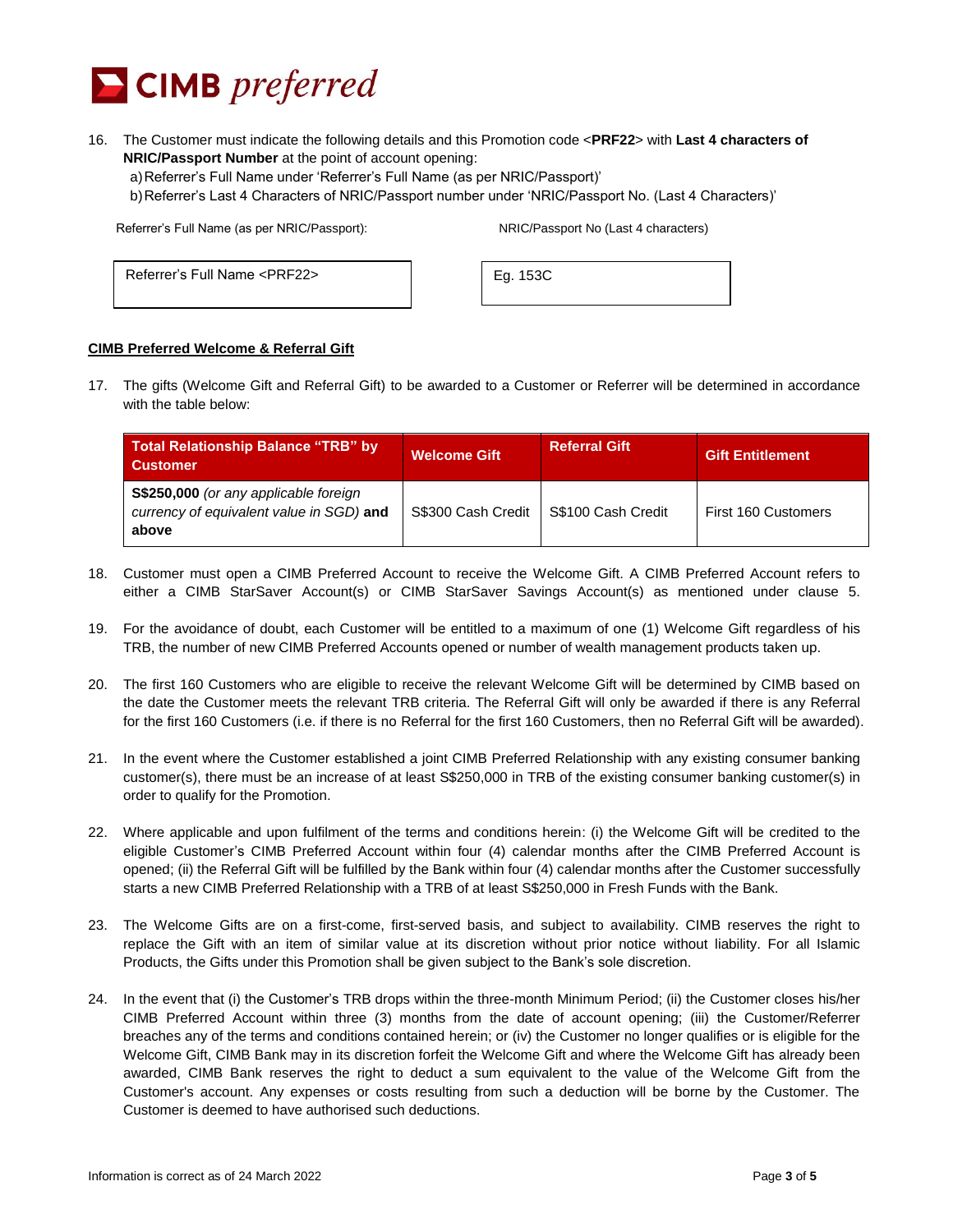

- 25. In the event that (i) the Customer's TRB drops within the three-month Minimum Period; (ii) the Customer closes his/her CIMB Preferred Account within three (3) months from the date of account opening; (iii) the Customer/Referrer breaches any of the terms and conditions contained herein; or (iv) the Referrer no longer qualifies or is eligible for the Referral Gift, CIMB Bank may in its discretion forfeit the Referral Gift and where the Referral Gift has already been awarded, CIMB Bank reserves the right to deduct a sum equivalent to the value of the Referral Gift for that Referral from the Referrer's account. Any expenses or costs resulting from such a deduction will be borne by the Referrer. The Referrer is deemed to have authorised such deductions.
- 26. Two or more Customers who open a joint CIMB Preferred Account will only be considered as one successful Referral. For each such Referral, only one (1) Referral Gift will only be awarded to the Referrer who referred the main account holder of the CIMB Preferred Account.
- 27. If more than one Referrer refers the same Customer to open a CIMB Preferred Account during the Qualifying Period, the Referrer that is indicated on the Customer's duly completed account opening form first received by CIMB Bank will be entitled to the Referral Gift. Notwithstanding the aforesaid, CIMB Bank reserves the right to determine in its absolute discretion, the Referrer in respect of that Referral for the purposes of this Promotion. CIMB Bank's decision in this matter will be final and conclusive.

#### **General Terms and Conditions**

- 28. The customer warrants and represents that he has assessed that the financial product(s) is/are suitable for him and cater(s) to his needs and his motivation to invest in a financial product is not solely driven by the benefits that are on offer for this Promotion.
- 29. Investments in Unit Trust funds are not deposits or other obligations of, or guaranteed or insured by the Investment Manager or CIMB. Investments are subject to investment and foreign exchange risks, including the possible loss of the principal amount invested. The value of the units and the income from them may fall as well as rise. The Investment Manager's past performance is not indicative of its future performance. Any forecast made is not necessarily indicative of future or likely performance of the Unit Trust funds. All applications for units in the Unit Trust funds must be made on the application forms accompanying the relevant prospectuses. Investors should read the prospectuses for more details. Foreign currency deposits, dual currency investments, structured deposits and other investment products are not insured.
- 30. Unlike traditional deposits, structured deposits have an investment element and returns may vary. The customer may wish to seek advice from a licensed or an exempt financial adviser before making a commitment to purchase this product. In the event that the customer chooses not to seek advice from a licensed or an exempt financial adviser, the customer should carefully consider whether this product is suitable for the customer. The returns on the customer's structured deposit will be affected by the performance of the underlying asset/reference, and the recovery of the customer's principal may be jeopardised if the customer makes an early redemption. Provided that the whole amount of the principal amount is held with CIMB up to the maturity date, 100% of the principal amount shall be guaranteed and payable by CIMB to the customer on the maturity date. Where any forecast on the economy, stock market, bond market and economic trends of the markets is indicated, it should be noted that such forecast is not necessarily indicative of the future or likely performance of the structured deposit. When past performance of the structured deposit, or that of its underlying financial instruments, is utilised to illustrate possible returns of that structured deposit, it should be noted that past performance is not necessarily indicative of future performance. Structured deposits which have risk and investment elements, are not conventional deposits and accordingly, are not insured deposits for the purposes of the Deposit Insurance and Policy Owners' Protection Schemes Act 2011.
- 31. By participating in this Promotion, all participants agree and consent that CIMB may use, disclose and process personal data provided by them for one or more of the purposes stated in CIMB's Terms and Conditions Governing Personal Data Protection Act (PDPA) 2012 (available on www.cimb.com.sg) and for the purposes of administering and conducting this Promotion, and all participants confirm that they have read and agree to be bound by the terms stated therein, as may be amended, supplemented and/or substituted by CIMB Bank from time to time.